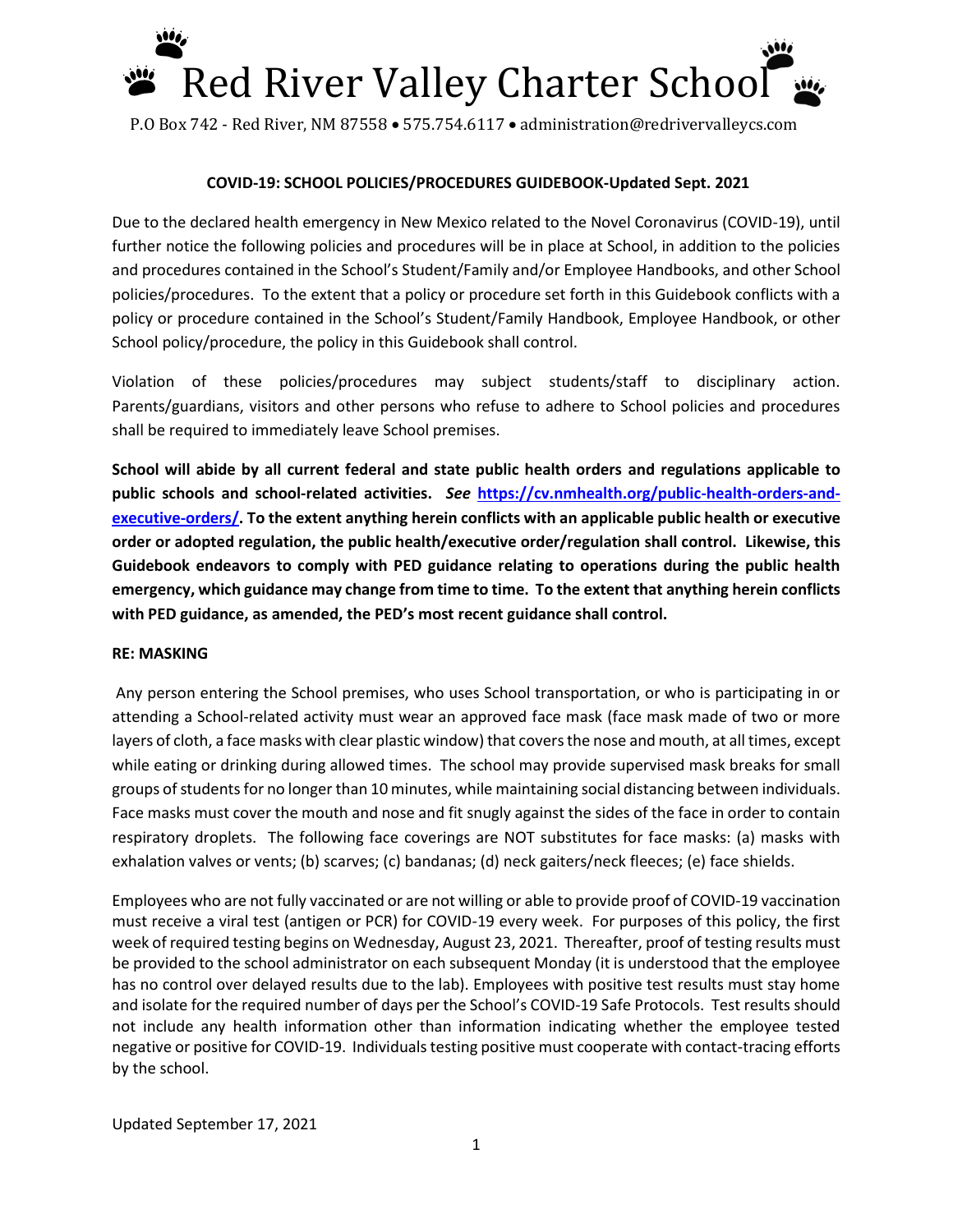

The school requests that cloth face masks be washed and dried after each day of use at school, and that masks not be reused without washing.

Students who cannot bring their own face coverings for use at school should notify Mrs. Lewis or their classroom teacher, who will arrange for face coverings to be provided. The school will have a sufficient quantity of masks, as well as PPE (for staff in close contact assignments: any staffing assignment in which a staff member must be within six feet of distance from a student in order to fulfill their duties) on hand for in-person learning and following applicable PED guidance and requirements.

If a student removes the face mask and refuses to wear the mask during required times, then the student will have to be picked up from school and taken home. Students who take off their masks outside of permitted times shall be given a disciplinary warning. After 3 written warnings, the student shall be subject to further disciplinary measures, including but not limited to working independently in an isolated location (while working in an isolated area the student will have access to a computer and will be able to join the classroom direct instruction via google classroom), loss of group time and whole group instruction until mask compliance is achieved and/or or remote learning (if available). Consequences will fit the severity of the lack of compliance and all students will be supported and encouraged to wear face masks appropriately. The school's disciplinary policies and procedures shall apply to all students Prek-8<sup>th</sup> grade.

General Exceptions. This masking requirement does not apply to children under age two or to anyone who has trouble breathing, is unconscious, incapacitated or is otherwise unable to remove the mask without assistance. When wearing a mask would obstruct breathing or exacerbate another medical condition for a student, the student should be seen by a healthcare provider to discuss whether it is safe for the student to be in school during the public health emergency.

## **Students who do not have and are not eligible for an IEP or 504 Plan MUST wear a face mask in order to attend school in person. The alternative is fully remote learning.**

Updated September 17, 2021 Students with IEPs/504 Plans. Students who cannot wear a face mask and have an IEP or 504 Plan shall meet with the IEP/504 Team to make a determination about possible accommodations based on the totality of needs, including the student's needs and the community's public health needs. In most cases, the IEP/504 team will consider fully remote learning as the appropriate accommodation, per PED guidance. Appropriate school staff shall be convened to explore all options to include the student in whatever activities are feasible, including outdoor learning, in a safe manner to the greatest extent possible while minimizing and mitigating risks and making other possible accommodations. The IEP/504 team may request medical documentation and may determine whether a face shield could be substituted for a face mask. In the event the IEP/504 team allows a face shield to be substituted for a mask, the face shield must be hooded, or start at the forehead, and wrap around the face from ear to ear and extend to the chin. Additional PPE equipment for the student and the staff serving the student shall also be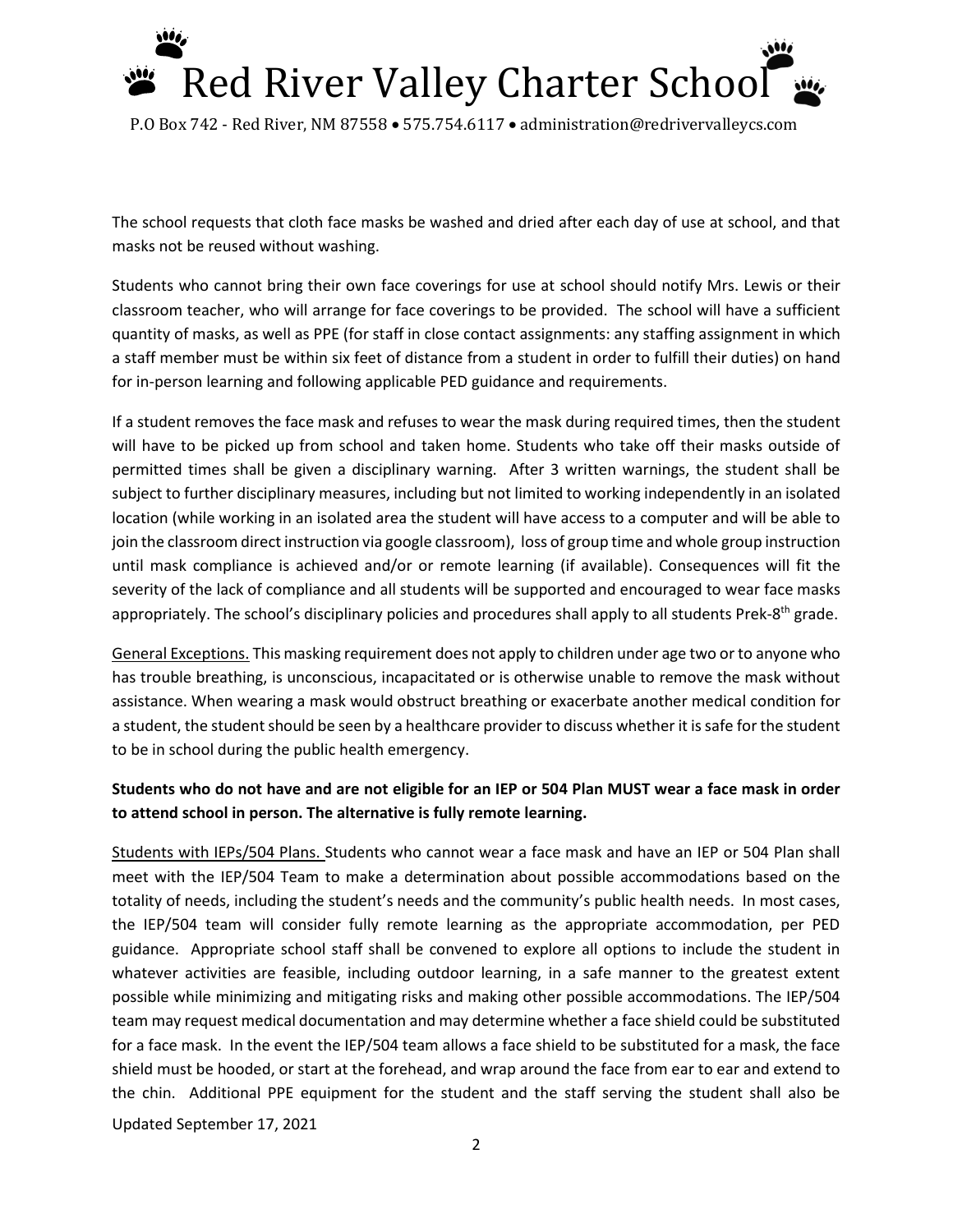

considered. When a student with an IEP/504 Plan cannot wear a face mask due to a behavioral issue, then the IEP/504 team will convene to develop a fully remote learning option and a plan for teaching the student to wear a face covering so that the student may return to in-person learning as soon as possible. Again, staff shall convene to explore all options to include the student in whatever activities are feasible in a safe manner.

School Employees/Staff/Contractors. The face mask requirement is considered a lawful condition of employment during the public health emergency. When wearing a face mask would exacerbate a breathing obstruction or another severe medical condition for the staff member, the staff member will provide medical documentation to support a request for alternate work as a reasonable accommodation, if feasible; these requests shall be treated pursuant to the process for staff requests for a workplace accommodation. Staff who work with students under an IEP/504 Plan wearing a face shield instead of a face mask should wear a face shield in addition to a mask; the school will provide staff in this situation with a medical mask and/or other PPE. The use of a mask is not required by a School employee when in that person's private office with no one else present.

Masking and the Americans With Disabilities Act. Please note that a reasonable accommodation under the ADA may not be required when it would pose a "direct threat" to the School community, or when it presents an "undue burden" involving a "significant difficulty or expense", as described/set forth in ADA regulations. During the public health emergency, all people's health and safety must be considered.

## **Re: SCHOOL-RELATED EVENTS**

School-related events, including assemblies, dances, award ceremonies, academic competitions and extracurricular events, may be limited to only the most essential events during this time. The degree to which spectators are allowed at a school-related event is as follows: School's county in "Red" category no spectators allowed; "Yellow" category—spectators allowed at up to 25% capacity of the outdoor venue; no spectators for indoor venues; "Green" category – spectators allowed at up to 25% capacity of indoor venue, 50% capacity of outdoor venue; "Turquoise" category – spectators allowed at up to 33% capacity of indoor venue, 75% capacity of outdoor venue.

COVID-safe practices such as social distancing and mask wearing are required at all school events, wherever located. There shall be no selling or serving of food or drinks at school events.

Singing at or playing wind instruments at an indoor event is prohibited.

## **Re: CAMPUS ACCESS, HEALTH SCREENING AND SELF-ISOLATION PROCEDURES**

Updated September 17, 2021 Other than during school-related events (e.g. assemblies, dances, award ceremonies, academic competitions, extracurricular events, etc.), access to School buildings by nonessential visitors and volunteers shall be restricted during this public health emergency. Visitors/volunteers seeking access to campus must contact the School's front office by telephone 575-754-6117-131 s before any access to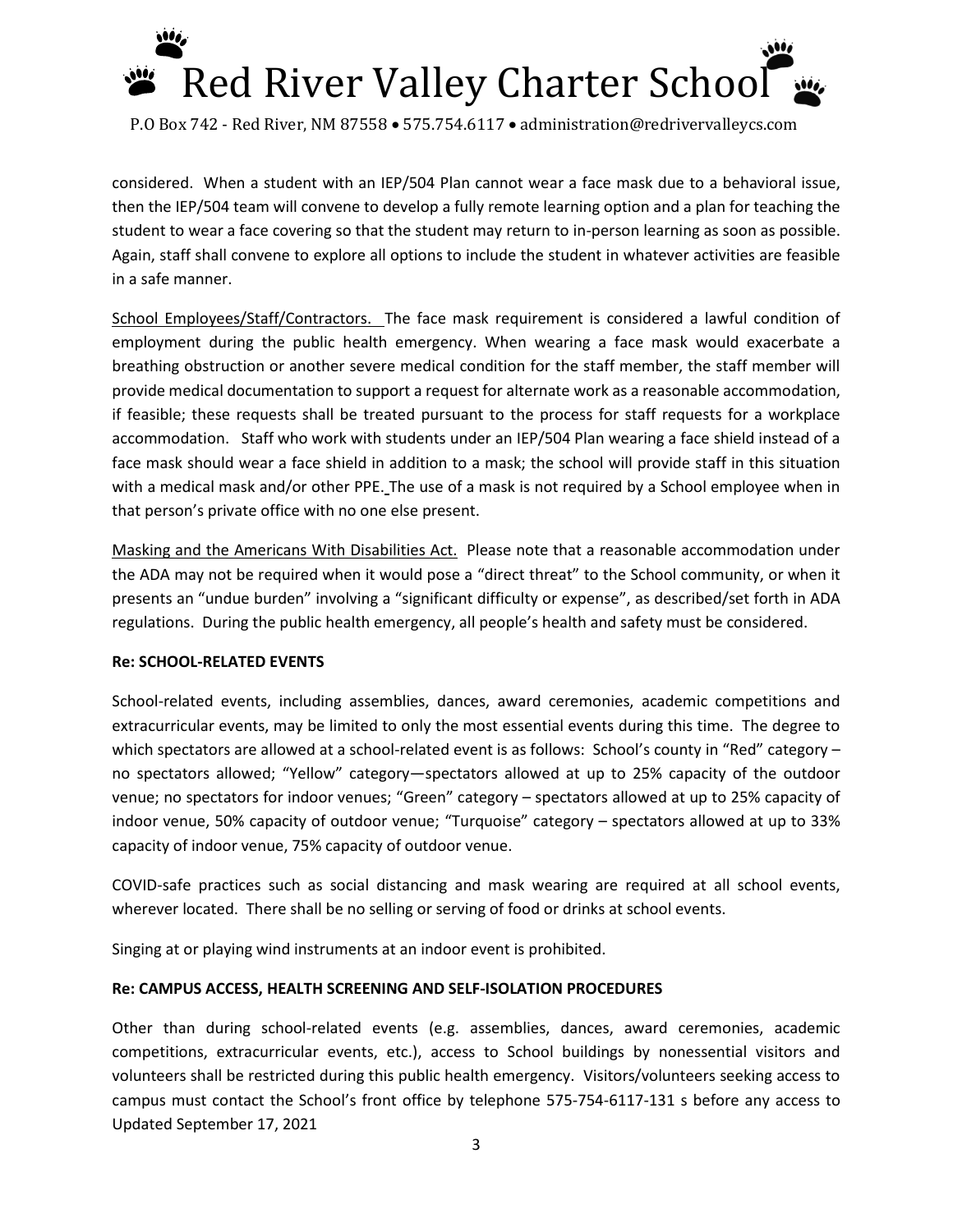# Red River Valley Charter School

P.O Box 742 - Red River, NM 87558 • 575.754.6117 • administration@redrivervalleycs.com

campus is allowed. Visitor/volunteer access to campus is at the discretion of the School's Head Administrator.

## **Screening.**

The School shall maintain a daily log of all visitors entering the School who are not students at the School, or a School employee. The name, telephone number, and date of entry shall be logged for each such person. The daily log shall be retained for four (4) weeks and shall be maintained, monitored and secured by Tonya Lewis, Office Manager. Visitors may be temperature-checked and/or asked COVID-screening questions as part of the School's discretion regarding campus access during this time.

**Self-Isolation/Quarantine Procedures**. Any person who is denied access to School premises or in-person events because of the results of the screening herein or as required by the State of New Mexico, OR any person experiencing any symptoms of COVID-19, shall be required to do the following before further attempting to access School premises or in-person events:

- (a) Engage in a period of self-isolation/quarantine at home;
- (b) Obtain a test or tests for COVID-19 in accordance with New Mexico Department of Health (DOH) protocols and disclose the results of the test to the School's Head Administrator, which results shall be kept in confidence by the School to the extent such does not conflict with orders and directives of the DOH and/or New Mexico Public Education Department (PED); and
- (c) Attend School from home, or work from home to the extent that work can be performed remotely with the permission of the Head Administrator. Any School employee engaged in a period of self-isolation required under this Policy/Procedure who is not able or permitted to work from home shall use annual and sick leave or, if eligible, leave under the Emergency Paid Sick Leave Act, as amended/extended.
- (d) If the result of the COVID-19 test is NEGATIVE, you may return to the school site 24 hours after you no longer have symptoms and have been fever-free without medication. If the result of the COVID-19 test is POSITIVE, you must stay home until you are released from isolation (10 days after symptom onset, 24 hours fever free, and improving symptoms). *See* Confirmed COVID-19 Cases and "Close Contacts", below.

Per order of the New Mexico Environment Department, within four (4) hours of learning that an employee has tested positive for coronavirus disease 2019 (COVID-19), an employer must report the positive test to the NMED's Occupational Health and Safety Bureau. The report can be made by email to [NMENV-](mailto:NMENV-OSHA@state.nm.us)[OSHA@state.nm.us,](mailto:NMENV-OSHA@state.nm.us) by phone to (505) 476-8700, or by fax to (505) 476-8734. School will comply with this directive for employees with a known COVID-19 positive result.

School shall adhere to DOH and/or PED guidelines and shall work with state and local health officials to have a plan with respect to contact tracing.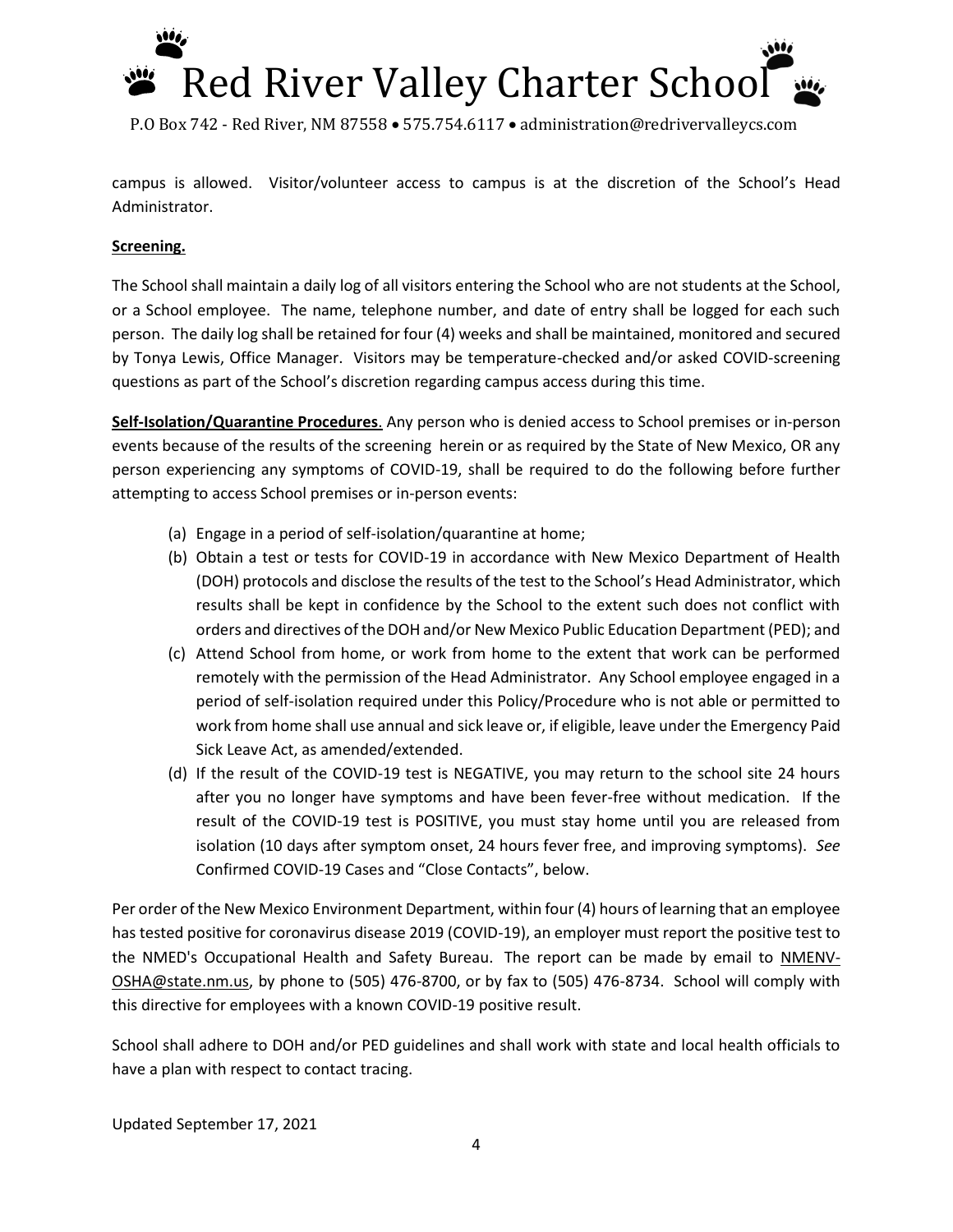

Paperwork/records relating to employee/student COVID-19 screening, testing, diagnosis and related documentation shall be maintained by School Administration in confidential, segregated, locked files as medical records.

## **RE: STAFF SURVEILLANCE TESTING.**

To identify unrecognized COVID-19 cases and reduce exposures in the public school population, PED in partnership with NMDOH requires a statewide surveillance testing program for faculty and staff who are physically working at a school providing in-person student services, including small-group special education services and athletics. The purpose of surveillance testing is to detect COVID-19 outbreaks as early as possible by screening asymptomatic staff.

Asymptomatic staff who have not been exposed to COVID-19 and who participate in surveillance testing are not required to self-isolate/quarantine from specimen collection until their results arrive. However, asymptomatic staff who test positive for COVID-9 must self-isolate for 10 days, counted from the date of specimen collection. Staff who have tested positive for COVID-19 are exempt from surveillance testing for 90 days from when they last tested positive. COVID-19 vaccinated individuals who are otherwise eligible to participate in surveillance testing should participate in surveillance testing. COVID-19 vaccination will not cause a surveillance test to have a positive result.

## **Individuals who provide evidence of full COVID-19 vaccination are not required to participate in surveillance testing.**

#### **Re: IF YOU FEEL SICK**

If you or your student feel unwell before school or work, you/your student must stay home and follow attendance notification requirements.

**Students/staff with mild non-specific COVID-19 symptoms** such as headache, runny nose, diarrhea, etc.:

**Staff** should get tested for COVID-19 and should remain in isolation until the results are available. A negative test result will discontinue the isolation and the staff member shall return to school, provided that their mild non-specific symptoms do not interfere with their ability to work at school.

**Students** with chronic, mild non-specific COVID-19 symptoms should have their symptoms assessed by the school nurse, their health care provider or their parents/guardians. If there are no changes in symptoms from the baseline state, students need not be tested and may participate in school. If the student has a change in symptoms from their baseline as assessed either by a parent/guardian, school nurse or health care provider, then the student should be tested for COVID-19 and shall self-isolate until test results are available. A negative test will discontinue the isolation. If a student has a change in their baseline state and the student does NOT get tested,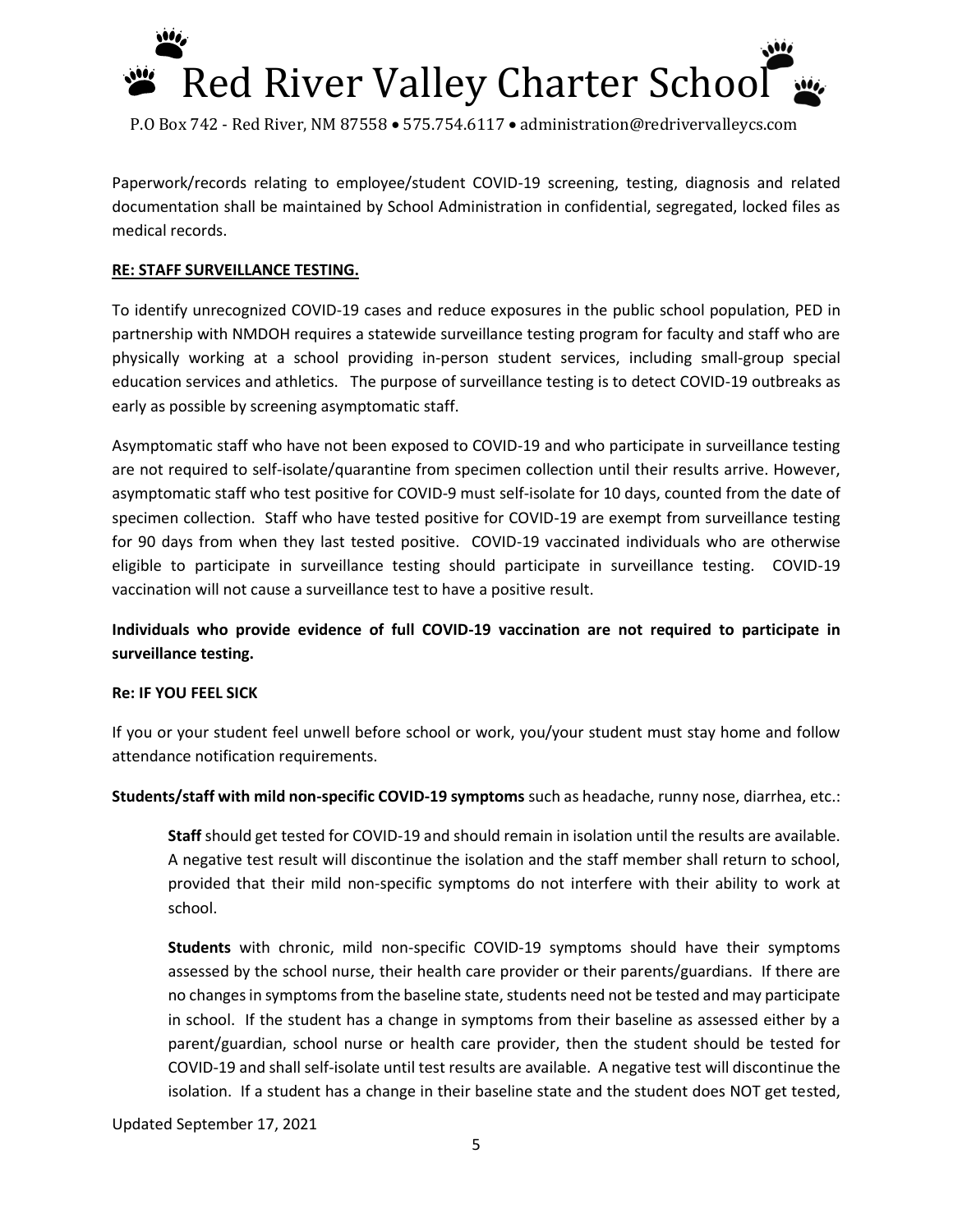

the student must self-isolate for 10 days and be fever-free without fever reducing medication for 24 hours and have improving symptoms before returning to school.

Students**/staff with allergies, asthma, or other non-infectious disease** which may present with mild non-specific COVID-19 symptoms should contact their primary care provider. Staff members may be required to provide to administration a memo from their health care provider stating that present non-specific mild symptoms do not differ from the staff member's baseline, and indicate that the staff member may return to school without being tested for COVID-19.

**If you have COVID-like symptoms**(fever, chills, cough, shortness of breath or difficulty breathing, fatigue, muscle or body aches, headache, new loss of smell or taste, sore throat, congestion or runny nose, nausea or vomiting, and/or diarrhea), you must stay home from school/work and get tested for COVID-19. If the test result is NEGATIVE, you may return to school after 24 hours fever-free provided that any remaining symptoms do not interfere with the ability to work at school, **unless** you have had a known exposure to CoVID-19, in which case you must quarantine for the full 10 days regardless of a negative test. If the test result is POSITIVE, the procedure for Confirmed COVID-19 Cases, below, will be followed. Students/staff with suspected or confirmed cases of COVID-19 may not return to campus/in-person activities until they demonstrate to the School that they have met NMDOH criteria to discontinue home isolation.

## **If you have COVID-like symptoms after receiving the COVID-19 vaccination:**

If you have injection site pain, swelling or redness, only: self-isolation not recommended.

If you have cough, shortness of breath, runny nose, sore throat and/or loss of taste/smell: selfisolate and get tested for COVID-19.

If you have a fever of 100 degrees F or higher, fatigue, headache, chills, myalgia, and/or arthralgia: self-isolate until all of the following have been met: i) you feel well enough to perform normal activities, AND ii) your fever has resolved, AND iii) you experience no additional COVID-19 symptoms. Self-isolate and get tested for COVID-19 if symptoms are not improving or if they persist for more than three days.

A negative test result after vaccination will discontinue the isolation and the student/staff member may return to school provided that the symptoms do not interfere with the ability to work at school.

**Students/staff who become unwell while at School** must do the following:

- Students must notify a staff member that they feel unwell. Staff must notify Administration.
- Persons who feel unwell on campus shall immediately be taken to an isolation room or area to separate them from others. School healthcare staff shall conduct COVID-19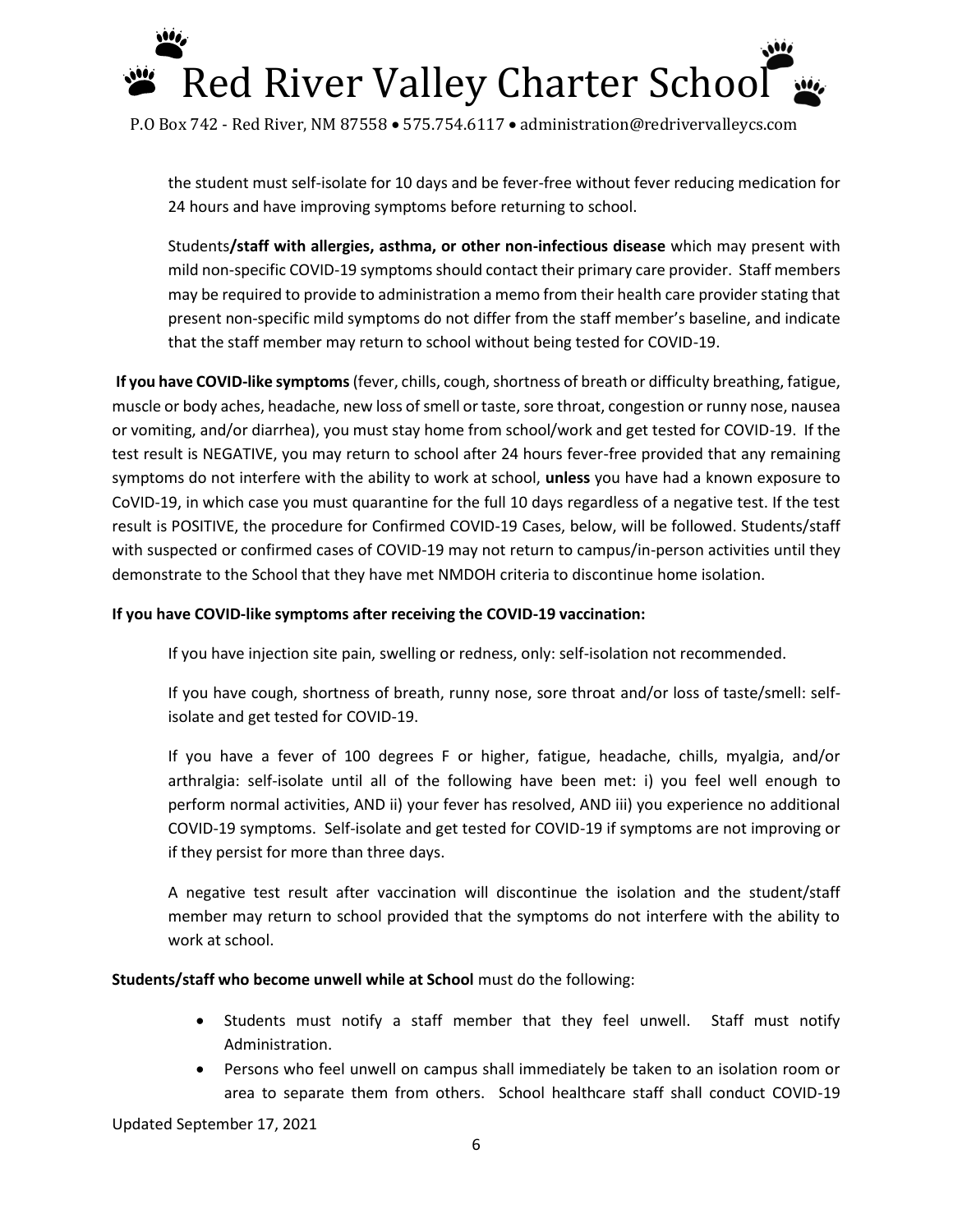# Red River Valley Charter School

P.O Box 742 - Red River, NM 87558 • 575.754.6117 • administration@redrivervalleycs.com

screening procedures and use Standard and Transmission-based Precautions when caring for persons who feel unwell on campus. *See* [https://www.cdc.gov/coronavirus/2019](https://www.cdc.gov/coronavirus/2019-ncov/hcp/caring-for-patients-H.pdf) [ncov/hcp/caring-for-patients-H.pdf](https://www.cdc.gov/coronavirus/2019-ncov/hcp/caring-for-patients-H.pdf) or current guidance

- Parents/guardians will be called to pick up their student immediately. Employee emergency contacts will be called to pick up the employee immediately. If circumstances appear to require immediate healthcare, the School shall call for ambulance transportation to a healthcare facility. Ill students/employees shall not be allowed to drive themselves home.
- Students/staff feeling unwell at school with symptoms consistent with COVID-19 are required to seek and obtain testing for COVID-19 at the earliest opportunity and, for the safety of others, to inform the School of the date(s) of testing and the results of any testing. School shall maintain confidentiality consistent with the ADA and other applicable federal and state privacy laws.
- Students/staff with suspected or confirmed cases of COVID-19 may not return to campus/in-person activities until they demonstrate to the School that they have met NMDOH criteria to discontinue home isolation.

## **RE: CONFIRMED COVID-19 CASES; "CLOSE CONTACTS"**

- Confirmed COVID-19 positive individuals who are members of the school population must notify the School immediately of that result, and the date of the test. Notification should be provided to: Kimberly Ritterhouse at 575-770-0170
- Confirmed COVID-19 positive individuals shall be isolated immediately if they are on school grounds or at a school-related activity at the time they are notified of positive testing, and shall be sent home. Students/staff who are confirmed infected individuals must participate in an online or remote-only program until they have completed their period of home isolation and are cleared to return to school, see below.
- Per order of the New Mexico Environment Department, within four (4) hours of learning that an employee has tested positive for coronavirus disease 2019 (COVID-19), an employer must report the positive test to the NMED's Occupational Health and Safety Bureau. The report can be made by email to [NMENV-OSHA@state.nm.us,](mailto:NMENV-OSHA@state.nm.us) by phone to (505) 476-8700, or by fax to (505) 476-8734. School will comply with this directive for employees with a known COVID-19 positive result.
- Within six (6) hours of learning of a confirmed positive COVID-19 case at the school site, the school will notify families and staff that a positive case has been identified at the school site (notification to the school community is only required if the positive case was on campus while infectious), using the NMPED's COVID-19 Positive Case Letter form. Within four (4) hours of learning of a confirmed positive case at the school site, the school will notify families and staff who constitute close contacts (as defined by NMPED) of the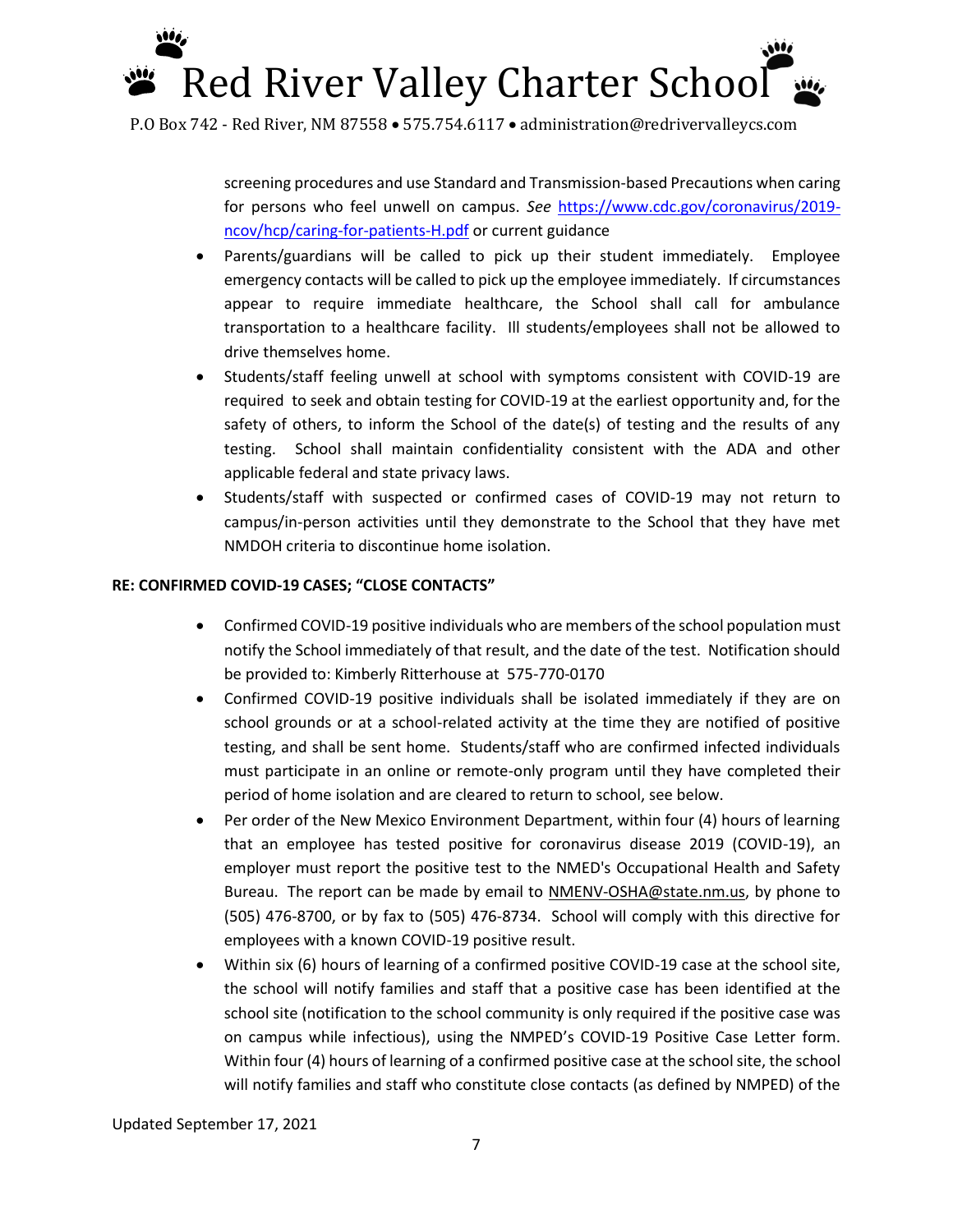

infected individual in writing of the requirement to quarantine for 10 days from the last exposure. The School shall not specifically identify the infected student/staff member in any of these notifications. NOTE: If the positive individual was not at school from two days prior to symptom onset (or if asymptomatic, two days before the specimen leading to the positive test result was collected) through the isolation period, there is not a school exposure and there is no need to notify the school community, per NMPED.

- School administration shall follow NMPED, NMENV and NMDOH protocols with respect to reporting to/notifying those entities of a positive result at the school site or within the school population. Reporting of positive cases of COVID-19 to NMPED shall be made within 4 hours of notification (students and/or staff) and to NMENV within 4 hours of notification (staff).
- The School may share information relating to the infected individuals with NMPED and/or NMDOH and/or other appropriate parties, consistent with applicable FERPA exceptions.
- If a confirmed positive individual resides with any other students or employees at other schools, the school will share the confirmed positive case information among the appropriate schools through their COVID-19 Points of Contact so that impacted students and staff are quarantined.
- COVID-19 confirmed positive individuals with symptoms must self-isolate for ten (10) days from the onset of symptoms and be fever free for 24 hours without fever reducing medication and until symptoms are improving before returning to the school site/school activities; asymptomatic COVID-19 confirmed positive individuals must self-isolate for 10 days from the date of the specimen collection leading to the positive test before returning to the school site/school activities.
- Siblings and household members of a COVID-19 confirmed positive individual should quarantine during the positive individual's isolation period and for an additional 10 days afterward. It is also recommended that they are tested for COVID-19.
- Close contacts at School (someone who came within six feet of a confirmed COVID-19 case for longer than three minutes, with or without a face covering, **or** who was within the same classroom as a confirmed COVID-19 case, **or** who was on the same bus as the confirmed case) must quarantine for **10 days; staff must get tested**. The School will notify close contacts of the requirement to be tested for COVID-19 (staff) and the recommendation to be tested (students), and the requirement to quarantine for 10 days (staff and students), within 4 hours of learning of a confirmed COVID-19 case within the school population.
	- o Testing for COVID-19 is only required for staff members identified as "close contacts" of a confirmed COVID-19 case; testing is recommended for students who are "close contacts" of a confirmed case.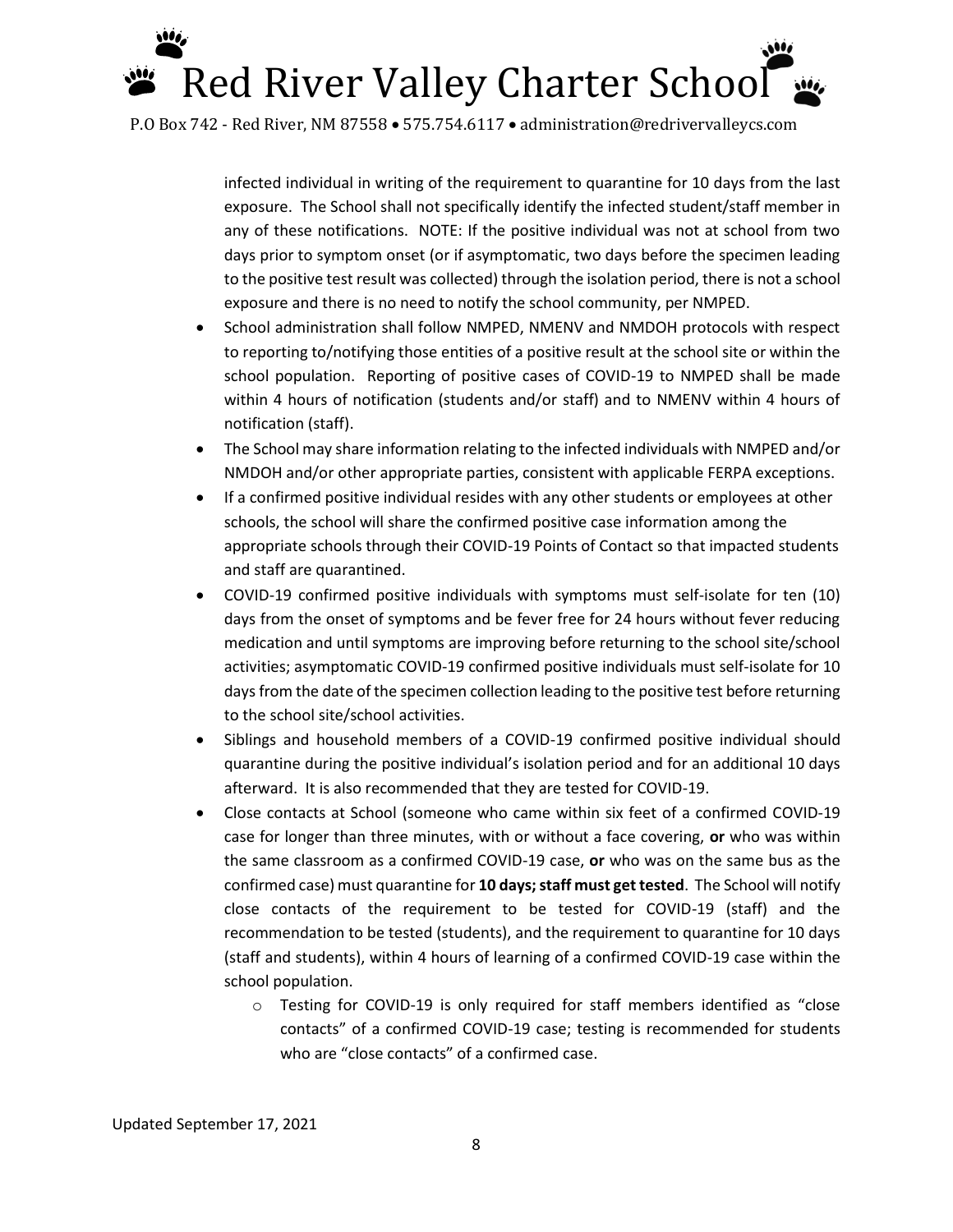## Red River Valley Charter School

P.O Box 742 - Red River, NM 87558 • 575.754.6117 • administration@redrivervalleycs.com

- $\circ$  Testing for close contacts should happen 7-10 days into quarantine, or at onset of symptoms. A negative test for a close contact of a COVID-19 positive individual does not end the quarantine period.
- o Students and staff who are close contacts shall participate in an online-only program until they have completed their 10-day quarantine.
- o Even if a close contact's COVID-19 test is negative, the 10-day quarantine must be adhered to.
- $\circ$  Once the 10-day quarantine period for close contacts is completed without symptoms, the close contact staff member/student may return to school; a negative test is not needed in order to return.
- o Individuals who are fully vaccinated against COVID-19 and who have had close contact with a COVID-19 infectious individual are not required to quarantine if they meet the following criteria:
	- Are fully vaccinated (i.e., greater than two weeks following receipt of the second dose in a two-dose series, or greater than 2 weeks following receipt of one dose of a single-dose vaccine);
	- Are within 3 months following the receipt of the last does in the series;
	- Have remained asymptomatic since the current COVID-19 exposure.

**Close contacts away from School**: Students and staff must notify the Head Administrator if they live with, or know that they have been exposed to, others who have tested positive for COVID-19. The School will keep this information in confidence to the extent such does not conflict with orders and directives of the NMDOH and/or PED. If a School student or employee who is not fully vaccinated (as described above) is determined to have had the equivalent of "close contact" (see above) with any confirmed COVID-19 positive person outside of school, including a household member, during the positive person's infectious period, the employee shall get tested (students are recommended to get tested) AND the student/employee shall engage in a ten (10)-day quarantine period from the last date on which the infected case is likely to have been infectious (as defined/determined by CDC/NMDOH), before returning to the School and/or participating in School-related in-person events. Test dates and results shall be reported to School administration. The School may seek confirmation of the contact's/household member's positive COVID-19 testing and nature of the contact for staff members.

Staff/students who are **not** within the definition of "close contacts" of confirmed COVID-19 cases should continue to come to school.

## **Re: TRAVEL**

To minimize risk of exposure, all students, families, and School employees are strongly discouraged from traveling out of state on personal business. Any School employee who engages in personal out of state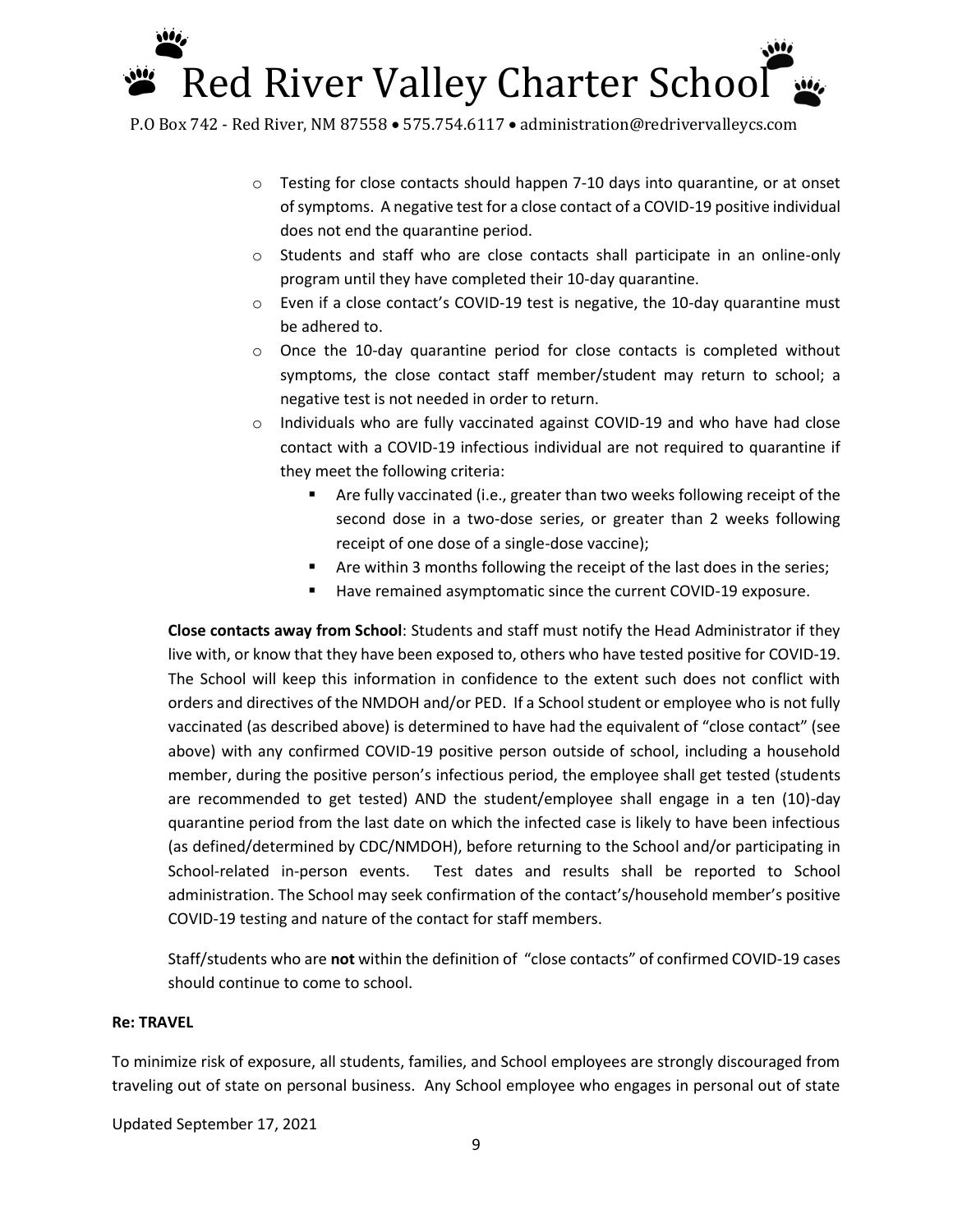

travel shall report the nature, extent, and details of the travel to the Head Administrator before traveling or, if advance notice of the out of state travel is not possible because of unforeseen, emergency circumstances, as soon as possible after the travel begins. It is recommended (but not required) that any student or employee who engages in or returns from out of state or international travel shall engage in a 10-day period of quarantine upon return to New Mexico before returning to the campus or attending inperson School events, whether or not they are exhibiting any health symptoms. Staff quarantining after out of state travel for personal business shall not be eligible for paid sick leave pursuant to the Families First Coronavirus Response Act, or any similar successor federal or state legislation.

### **Re: SCHOOL FACILITY CLEANING/CLOSURE**

Cleaning. All School facilities and buildings operated by the School must be maintained in accordance with the guidelines issued by the New Mexico Department of Health and CDC for the cleaning and disinfection of public facilities and schools during the current public health emergency. Staff shall be required to keep and provide daily checklists or similar verification that facilities have been cleaned in accordance with all applicable DOH guidelines. Staff further shall comply with any/all cleaning/maintenance requirements that may be issued by the New Mexico Public School Insurance Authority (NMPSIA), NMENV, and/or OSHA. Teachers will clean and disinfect desks, chairs, light switches, door knobs, and bathrooms at the close of each school day. A cleaning/disinfecting crew will clean bathrooms, hallways, common areas, and classrooms twice a week and will complete a full school clean once a month and in the event of a positive COVID case, once the 24 hour requirement has passed.

Closure of Impacted Areas. School site areas impacted by a confirmed COVID-19 positive case shall be closed, cleaned and disinfected in accordance with NMPED Rapid Response Team, NMDOH and CDC guidelines. In consultation and partnership with the NMPED and NMENV, the school will determine when it is safe to reopen the portions of the school facilities impacted by the initial closure. Decisions to reopen those facilities will be based upon appropriate completion of required action steps related to the positive case.

#### **Re: SOCIAL DISTANCING ENFORCEMENT**

Social Distancing. All large group gatherings shall be avoided on School premises or during School-related events, to the extent feasible. Students are required to follow the instructions of School staff regarding social distancing, the goal of which is to maintain 6 feet between individuals, wherever/whenever possible.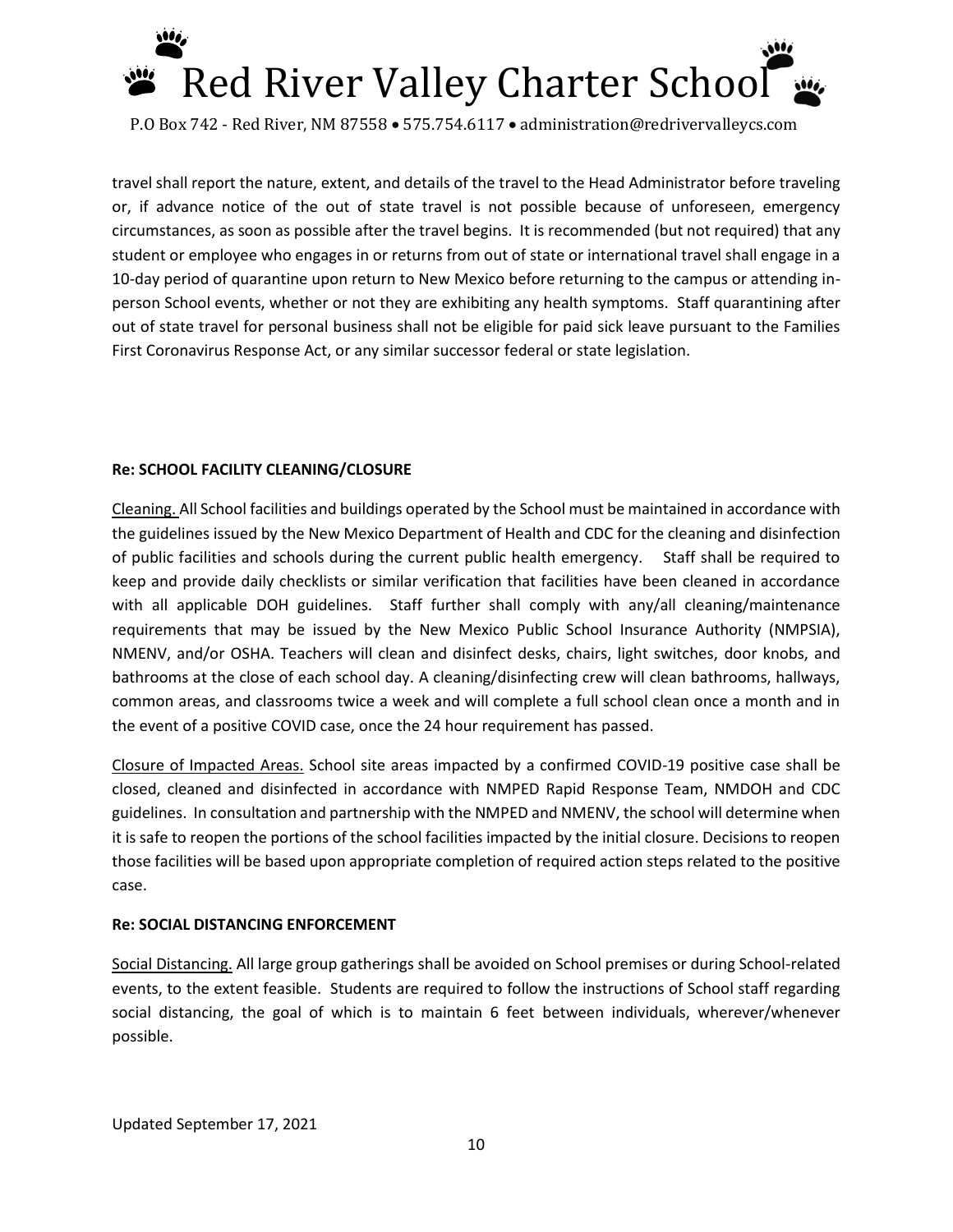

Students/staff/essential visitors must follow signs and instructions regarding entering/exiting buildings, and flow paths. Teachers shall develop and maintain seating charts that ensure social distancing requirements are maintained and that limit the number of student interactions.

Where possible/practical, meetings/conferences shall be held virtually or in small groups with maximum social distancing.

Students who rest or nap at school must not wear masks during rest breaks and must maintain social distance. Student rest mats must be spaced six feet apart and placed head-to-toe. Students shall be supervised by adults during rest breaks.

#### **Re: SHARED MATERIALS**

Students and staff should wash and/or sanitize their hands before and after using shared textbooks, school equipment, educational materials, etc.

### **Re: TRANSPORTATION**

Transportation. All drivers, attendants, staff and students must wear face masks covering nose and mouth on School-provided transportation. Students will be assigned to certain seating and will sit with a sibling when applicable. Where possible, school buses shall be used to transport students, rather than student activity vehicles. To the greatest extent possible, a maximum of two students may sit together on a bus seat. If student activity vehicles must be used, only one student per bench seat is permitted, and students in the vehicle should be staggered to students are not seated directly in front of or behind each other. Windows in the student activity vehicle should remain open at all times. Hand sanitizer will be provided and required upon entry and exit. School vehicles shall be thoroughly cleaned and disinfected before and after each use. Bus drivers and assistants must implement social distancing rules and require students to be six feet apart at bus stops, to the greatest extent possible. The same rules apply to athletic/student activity trips.

Parents are strongly encouraged NOT to carpool, and to transport only their student(s) to and from school. If students must carpool with members not in their household, all persons in the car should wear masks and should distance themselves in the vehicle to the maximum extent possible.

Student pickup/drop off must follow School protocols relating to staggered entry and release periods, and marked spacing for pickup/drop off.

## **Re: POPULATIONS WITH UNDERLYING MEDICAL CONDITIONS**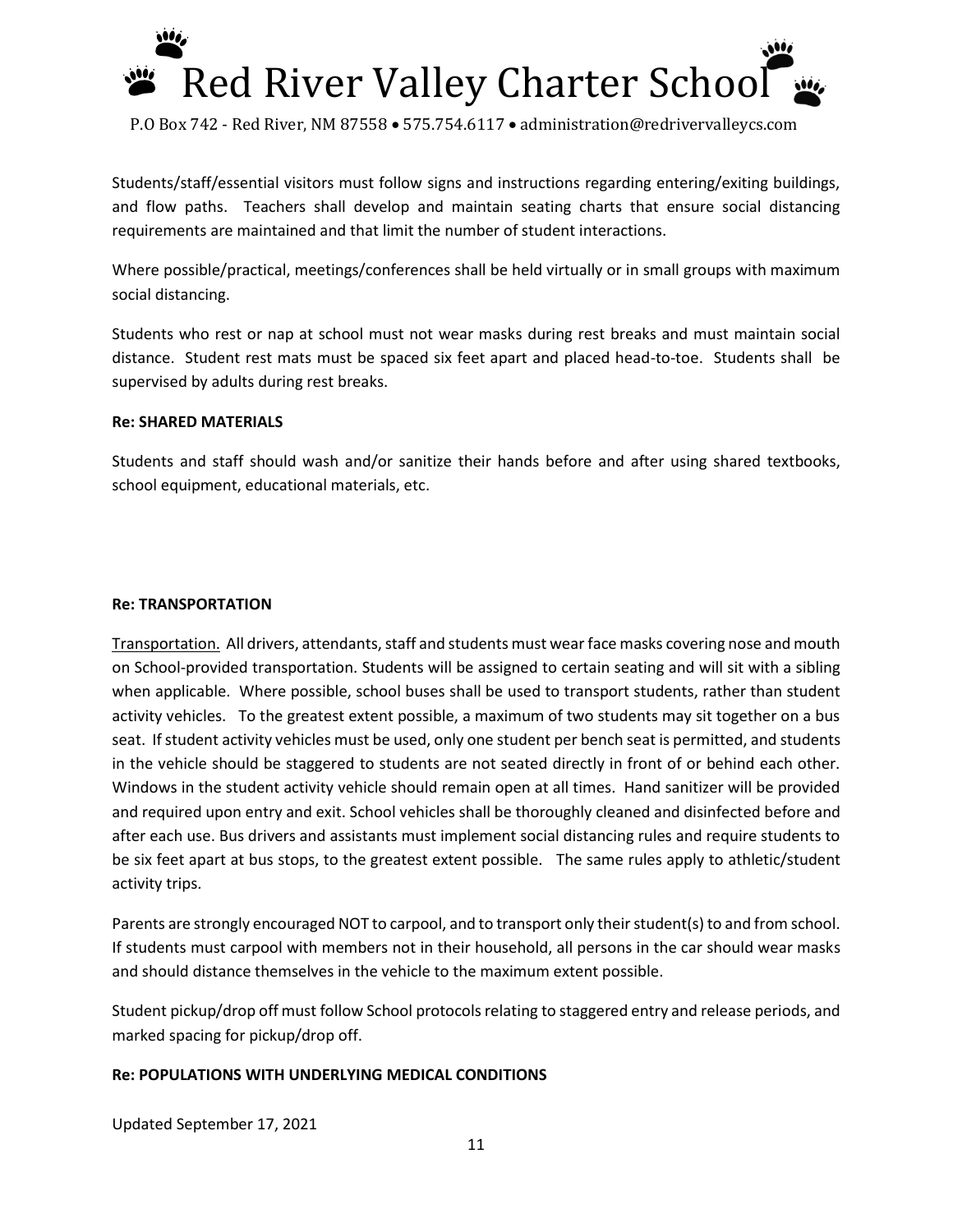

Students and employees with underlying medical conditions as defined by the CDC, [https://www.cdc.gov/coronavirus/2019-ncov/need-extra-precautions/people-with-medical](https://www.cdc.gov/coronavirus/2019-ncov/need-extra-precautions/people-with-medical-conditions.html)[conditions.html](https://www.cdc.gov/coronavirus/2019-ncov/need-extra-precautions/people-with-medical-conditions.html) staff and students defined as "high-risk" pursuant to 6.12.14.7 NMAC, and/or employees over the age of 65, and/or those who live with someone who is in a high-risk category, should contact Kimberly Ritterhouse, school administrator, prior to the start of school, or as soon as reasonably possible, to discuss any concerns or issues about returning to on-campus instruction. School will maintain such discussions and documentation in confidence and in segregated, locked files as medical-related records and information. Student accommodations and modifications will be addressed pursuant to IDEA, Section 504, and/or ADA procedures.

Staff with high-risk medical conditions are exempt from in-person learning until reaching full protection from the vaccine (two weeks after the second shot of a two-dose vaccine; two weeks after the single shot of a one-dose vaccine). Personnel accommodations shall be addressed in compliance with ADA and OSHA requirements; the School will consider formal requests for high-risk staff to continue working remotely and/or for alternative work assignments, and shall address the circumstances of personnel who live with someone who is in a COVID-19 high risk group. *See also Emergency Paid Sick Leave and Extended Family Medical Leave Policy.* The School aims to be as flexible as possible in making alternative arrangements for both students and staff, in accordance with law.

#### **Re: FIELD TRIPS**

Until further notice, School field trips necessitating vehicular transportation to indoor or outdoor locations will be curtailed or severely limited, and are at the discretion and prior approval of the School's Head Administrator. Walking field trips to outdoor locations where social distancing can be maintained may occur, subject to prior scheduling and approval by School administration and parents/guardians.

#### **Re: MEALS/FOOD ON CAMPUS**

To maintain social distancing and reduce the risk of virus transmission, breakfast and lunch for all students may be served in classrooms, outside (as safe and appropriate), and in other large speaces in which students can maintain safe distances. Any food served in the cafeteria shall be staggered by classrooms/grade levels to reduce the number of students in the cafeteria at any one time. To the greatest extent possible, students should sit on only one side of a table in the cafeteria and maintain greater than six feet of distance from others.

During mealtimes on campus, students and staff are required to maintain social distancing requirements and to wear masks when finished with their meal. Cleaning/disinfection of tables, high-touch surfaces and school meal sites will be conducted throughout the day. Meals will be served in the classroom under the supervision of the teacher.

#### **Re: EXTRACURRICULAR ACTIVITIES**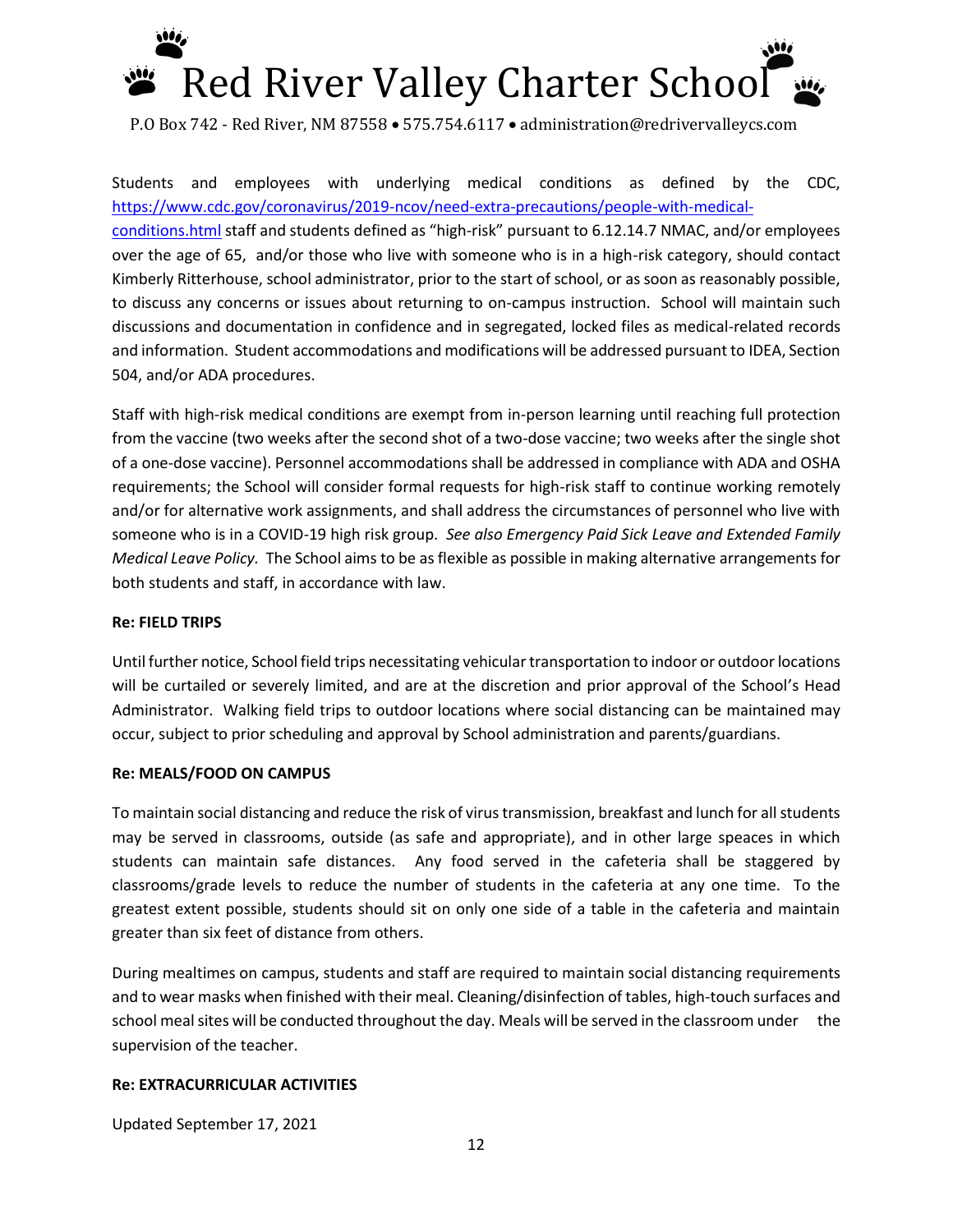

School shall follow the current NMAA guidelines regarding extracurricular activities, including school sports, as updated periodically by NMAA. Coaches and staff shall be included in COVID-19 surveillance testing.

Any student who has had a COVID-19 infection must complete the self-isolation period and then receive medical clearance from a medical professional using the appropriate medical clearance form before returning to participation in an NMAA-sanctioned activity. Students who have had COVID-19 infection and have received clearance for participation must continue to follow the protocols given for return to activity.

### **Re: RECESS**

Time for recess shall not be reduced or eliminated, and withholding of recess shall not be used as a student disciplinary measure. Students must utilize masks, and maintain social distancing requirements, during recess. Playground equipment shall be regularly cleaned and disinfected.

Teachers will coordinate recess time and limit the number of classes on the playground. Teachers will provide provide reminders to students regarding face masks and social distancing.

#### **Re: ATTENDANCE FOR SUCCESS**

Students are expected to attend in-person or remote instructional programs, as provided by the School, each day. Students opting for one mode of instruction will not be allowed to switch to the other without advance permission of and discussion with the School's Head Administrator. Students who must quarantine or self-isolate pursuant to COVID-related requirements may ask to attend school remotely during quarantine/self-isolation, to the extent feasible; arrangements should be made through the School's Head Administrator. Attendance will be officially recorded and reported to PED, whether the student is online or in-person. The school further will track online participation, as well as attendance. The New Mexico Attendance for Success Act requires that districts and charter schools provide interventions to students based on the percentage of absences students have accrued.

Remote Learning attendance is recorded for each class assigned to the student by the teacher. Classes are broken into chunks to provide time for intentional teaching, brain breaks and time away from the screen. Students are required to attend at least one live session and turn in all assignments scheduled. Teachers will provide recordings to those students who are unable to attend live classes. Viewing the recording will count as attendance. Assignments are due upon the specifications of each teacher and will be relayed to the student and the student's parent for the younger students. Please contact Kimberly Ritterhouse at kimberly@redrivervalleycs.com if you/your student requires assistance with remote participation/engagement methods.

Updated September 17, 2021 Please contact your child's teacher through text, email, phone call, or dojo if you/your student requires assistance with remote participation/engagement methods.